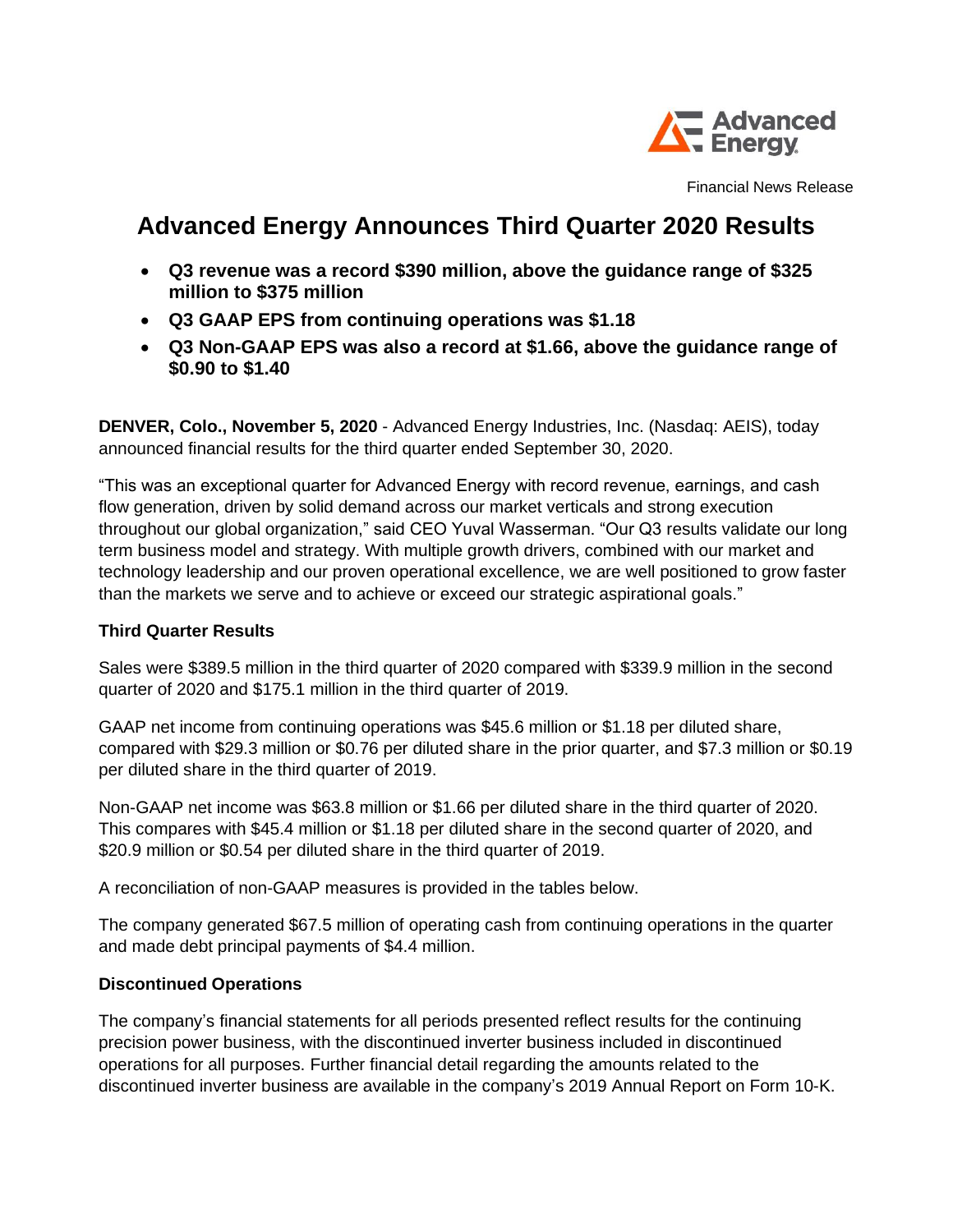### **Fourth Quarter 2020 Guidance**

Based on the company's current view, beliefs and assumptions, guidance for the fourth quarter of 2020 is within the following ranges.

|                                     | Q4 2020           |
|-------------------------------------|-------------------|
| Revenues                            | $$360M +/- $20M$  |
| GAAP EPS from continuing operations | $$1.03 +/- $0.21$ |
| Non-GAAP EPS                        | $$1.30 +/- $0.20$ |

# **Conference Call**

Management will host a conference call today, November 5, 2020 at 8:30 a.m. Eastern Time to discuss Advanced Energy's financial results. To register for the call please use [this link.](http://www.directeventreg.com/registration/event/1786703) A webcast will also be available on the company's investors web page at ir.advancedenergy.com**.**

## **About Advanced Energy**

Advanced Energy (Nasdaq: AEIS) is a global leader in the design and manufacturing of highly engineered, precision power conversion, measurement and control solutions for mission-critical applications and processes. AE's power solutions enable customer innovation in complex applications for a wide range of industries including semiconductor equipment, industrial, manufacturing, telecommunications, data center computing and healthcare. With engineering knowhow and responsive service and support around the globe, the company builds collaborative partnerships to meet technology advances, propel growth for its customers and innovate the future of power. Advanced Energy has devoted more than three decades to perfecting power for its global customers and is headquartered in Denver, Colorado, USA. For more information, visit www.advancedenergy.com.

Advanced Energy | Precision. Power. Performance.

# **For more information, contact:**

Brian Smith Advanced Energy (970) 407-6555 brian.smith@aei.com

#### **Non-GAAP Measures**

This release includes GAAP and non-GAAP income and per-share earnings data and other GAAP and non-GAAP financial information. Advanced Energy's non-GAAP measures exclude the impact of non-cash related charges such as stock-based compensation and amortization of intangible assets, as well as discontinued operations, and non-recurring items such as acquisition-related costs and restructuring expenses. Beginning in Q2 2020, Advanced Energy's non-GAAP measures exclude non-cash unrealized foreign currency gains or losses that result from remeasurement to functional currency long-term obligations related to pension and operating lease liabilities as the remeasurement does not represent current economic exposure and is unrelated to our overall operating performance. These long-term obligations were acquired in connection with the Artesyn acquisition and the Company previously used derivatives to hedge the exposure; however, the Company has determined it will no longer hedge these non-economic exposures. The tax effect of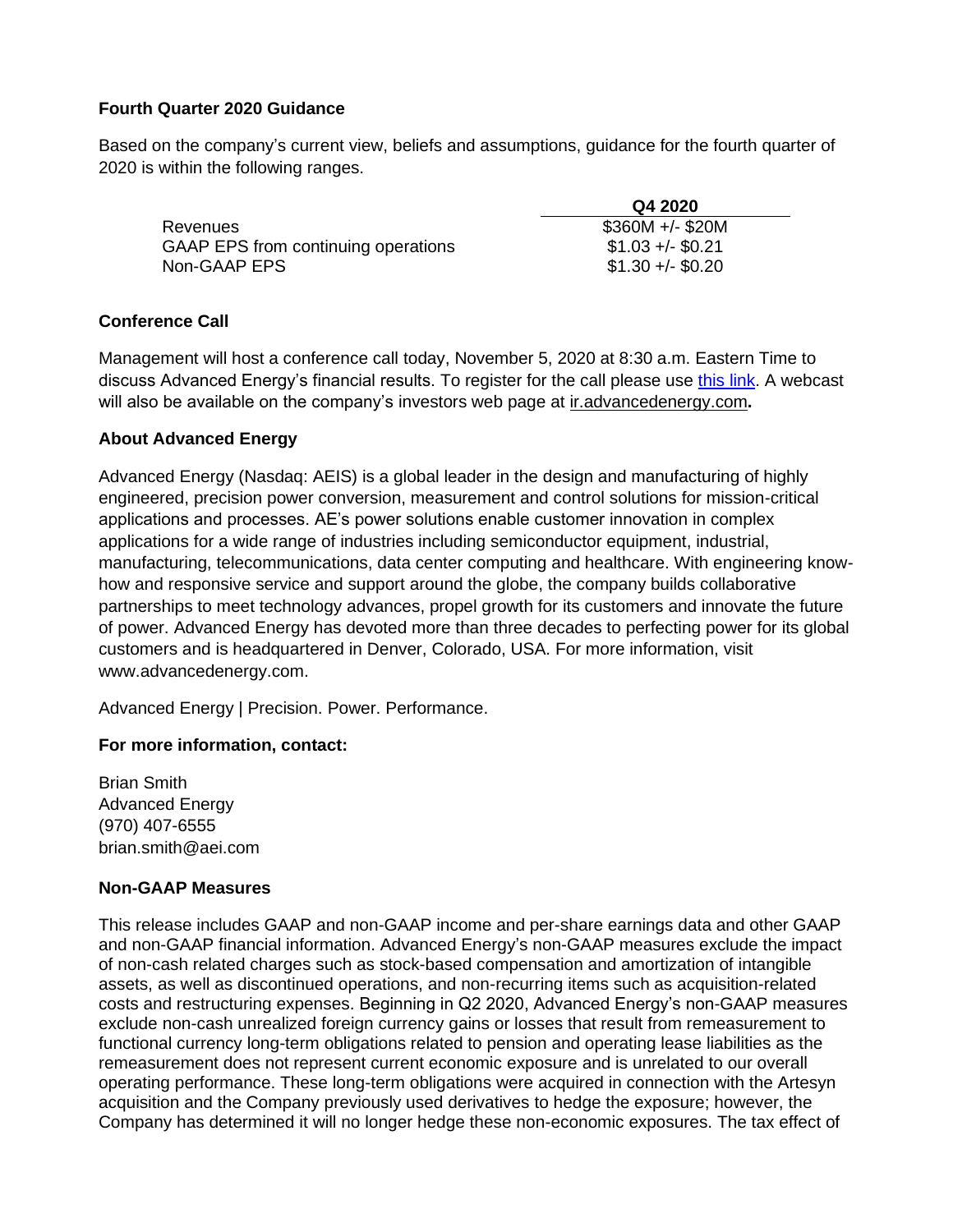our non-GAAP adjustments represents the anticipated annual tax rate applied to each non-GAAP adjustment after consideration of their respective book and tax treatments.

The non-GAAP measures included in this release are not in accordance with, or an alternative for, similar measures calculated under generally accepted accounting principles and may be different from non-GAAP measures used by other companies. In addition, these non-GAAP measures are not based on any comprehensive set of accounting rules or principles. Advanced Energy believes that these non-GAAP measures provide useful information to management and investors to evaluate business performance without the impacts of certain non-cash charges, non-economic foreign currency remeasurements, and other cash charges which are not part of the company's usual operations. The company uses these non-GAAP measures to assess performance against business objectives, make business decisions, develop budgets, forecast future periods, assess trends and evaluate financial impacts of various scenarios. In addition, management's incentive plans include these non-GAAP measures as criteria for achievements. Additionally, the company believes that these non-GAAP measures, in combination with its financial results calculated in accordance with GAAP, provide investors with additional perspective. While some of the excluded items may be incurred and reflected in the company's GAAP financial results in the foreseeable future, the company believes that the items excluded from certain non-GAAP measures do not accurately reflect the underlying performance of its continuing operations for the period in which they are incurred. The use of non-GAAP measures has limitations in that such measures do not reflect all of the amounts associated with the company's results of operations as determined in accordance with GAAP, and these measures should only be used to evaluate the company's results of operations in conjunction with the corresponding GAAP measures. Please refer to the Form 8-K regarding this release furnished today to the Securities and Exchange Commission.

# **Forward-Looking Statements**

The company's guidance with respect to anticipated financial results, potential future growth and profitability, future business mix, expectations regarding future market trends, future performance within specific markets and other statements herein or made on the above-announced conference call that are not historical information are forward-looking statements within the meaning of Section 27A of the Securities Act of 1933 and Section 21E of the Securities Exchange Act of 1934. Forward-looking statements are subject to known and unknown risks and uncertainties that could cause actual results to differ materially from those expressed or implied by such statements. Such risks and uncertainties include, but are not limited to: (a) the effects of global macroeconomic conditions upon demand for our products and services; (b) the volatility and cyclicality of the industries the company serves, particularly the semiconductor industry; (c) delays in capital spending by end-users in our served markets; (d) the risks and uncertainties related to the integration of Artesyn Embedded Power including the optimization and reduction of our global manufacturing sites; (e) the continuing spread of COVID-19 and its potential adverse impact on our product manufacturing, research & development, supply chain, services and administrative operations; (f) the accuracy of the company's estimates related to fulfilling solar inverter product warranty and post-warranty obligations; (g) the company's ability to realize its plan to avoid additional costs after the solar inverter wind-down; (h) the accuracy of the company's assumptions on which its financial statement projections are based; (i) the impact of product price changes, which may result from a variety of factors; (j) the timing of orders received from customers; (k) the company's ability to realize benefits from cost improvement efforts including avoided costs, restructuring plans and inorganic growth; (l) the company's ability to obtain in a timely manner the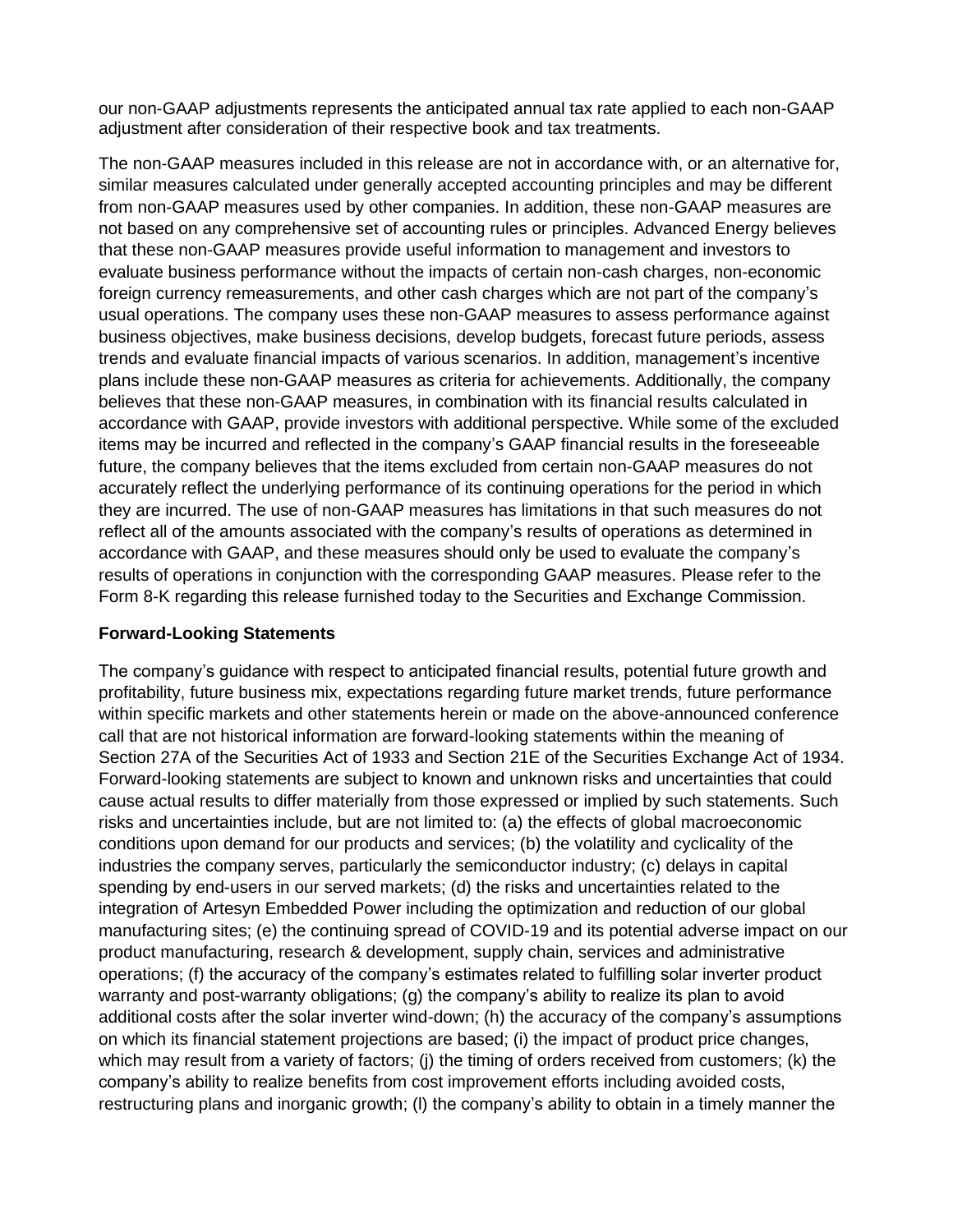materials necessary to manufacture its products; (m) unanticipated changes to management's estimates, reserves or allowances; (n) changes and adjustments to the tax expense and benefits related to the U.S. tax reform that was enacted in late 2017; and (o) the impact of political, economic and policy tensions and conflicts between China and the United States including, but not limited to, trade wars and export restrictions between the two countries, China's national security law for Hong Kong, and China's expansion of control over the South China Sea, any of which could negatively impact our customers' and our presence, operations, and financial results. These and other risks are described in Advanced Energy's Form 10-K, Forms 10-Q and other reports and statements filed with the Securities and Exchange Commission (the "SEC"). These reports and statements are available on the SEC's website at www.sec.gov. Copies may also be obtained from Advanced Energy's investor relations page at ir.advanced-energy.com or by contacting Advanced Energy's investor relations at 970-407-6555. Forward-looking statements are made and based on information available to the company on the date of this press release. Aspirational goals and targets discussed on the conference call or in the presentation materials should not be interpreted in any respect as guidance. The company assumes no obligation to update the information in this press release.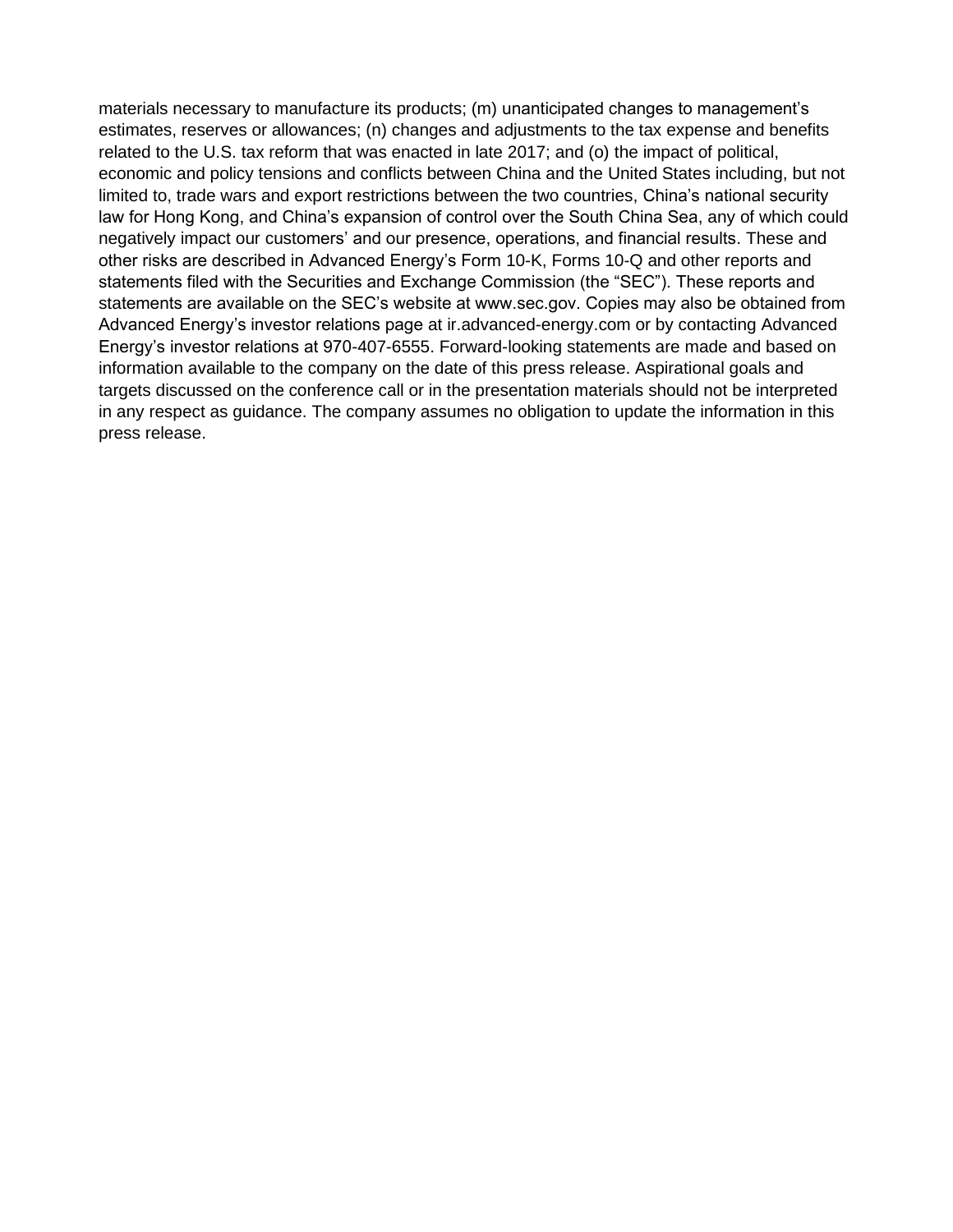#### **ADVANCED ENERGY INDUSTRIES, INC. CONDENSED CONSOLIDATED STATEMENTS OF OPERATIONS (in thousands, except per share data)**

|                                                               |          |               |          | <b>Three Months Ended</b> | <b>Nine Months Ended</b> |              |          |               |          |              |  |
|---------------------------------------------------------------|----------|---------------|----------|---------------------------|--------------------------|--------------|----------|---------------|----------|--------------|--|
|                                                               |          | September 30, |          |                           |                          | June 30,     |          | September 30, |          |              |  |
|                                                               |          | 2020          |          | 2019                      |                          | 2020         |          | 2020          |          | 2019         |  |
|                                                               |          | Unaudited     |          | Unaudited                 |                          | Unaudited    |          | Unaudited     |          | Unaudited    |  |
| Sales:                                                        |          |               |          |                           |                          |              |          |               |          |              |  |
| Product                                                       |          | \$358,257     |          | \$148,138                 |                          | \$311,770    | \$       | 959,388       |          | \$366,443    |  |
| Service                                                       |          | 31,264        |          | 26,989                    |                          | 28,110       |          | 85,469        |          | 84,237       |  |
| <b>Total sales</b>                                            |          | 389,521       |          | 175,127                   |                          | 339,880      |          | 1,044,857     |          | 450,680      |  |
| Cost of sales:                                                |          |               |          |                           |                          |              |          |               |          |              |  |
| Product                                                       |          | 220,149       |          | 87,536                    |                          | 195,535      |          | 606,750       |          | 204,450      |  |
| Service                                                       |          | 15,587        |          | 14,100                    |                          | 14,041       |          | 41,787        |          | 42,873       |  |
| Total cost of sales                                           |          | 235,736       |          | 101,636                   |                          | 209,576      |          | 648,537       |          | 247,323      |  |
| Gross profit                                                  |          | 153,785       |          | 73,491                    |                          | 130,304      |          | 396,320       |          | 203,357      |  |
|                                                               |          | 39.5 %        |          | 42.0%                     |                          | 38.3 %       |          | 37.9 %        |          | 45.1 %       |  |
| Operating expenses:                                           |          |               |          |                           |                          |              |          |               |          |              |  |
| Research and development                                      |          | 36,807        |          | 24,546                    |                          | 35,855       |          | 107,432       |          | 67,675       |  |
| Selling, general and administrative                           |          | 51,481        |          | 36,401                    |                          | 48,174       |          | 145,646       |          | 93,027       |  |
| Amortization of intangible assets                             |          | 5,049         |          | 3,002                     |                          | 5,009        |          | 15,064        |          | 6,849        |  |
| Restructuring expense                                         |          | 1,494         |          | 152                       |                          | 5,790        |          | 7,940         |          | 3,620        |  |
| Total operating expenses                                      |          | 94,831        |          | 64,101                    |                          | 94,828       |          | 276,082       |          | 171,171      |  |
| Operating income                                              |          | 58,954        |          | 9,390                     |                          | 35,476       |          | 120,238       |          | 32,186       |  |
| Other income (expense), net                                   |          | (6, 558)      |          | 1,361                     |                          | (1, 587)     |          | (11, 655)     |          | 17,649       |  |
| Income from continuing operations before                      |          |               |          |                           |                          |              |          |               |          |              |  |
| income taxes                                                  |          | 52,396        |          | 10,751                    |                          | 33,889       |          | 108,583       |          | 49,835       |  |
| Provision (benefit) for income taxes                          |          | 6,783         |          | 3,495                     |                          | 4,610        |          | 15,293        |          | 3,819        |  |
| Income from continuing operations, net of                     |          |               |          |                           |                          |              |          |               |          |              |  |
| income taxes                                                  |          | 45,613        |          | 7,256                     |                          | 29,279       |          | 93,290        |          | 46,016       |  |
| Income (loss) from discontinued operations, net               |          |               |          |                           |                          |              |          |               |          |              |  |
| of income taxes                                               |          | 50            |          | 375                       |                          | (151)        |          | (421)         |          | 8,690        |  |
| <b>Net income</b>                                             |          | 45,663        |          | 7,631                     |                          | 29,128       |          | 92,869        |          | 54,706       |  |
| Income from continuing operations attributable to             |          |               |          |                           |                          |              |          |               |          |              |  |
| non-controlling interest                                      |          | 36            |          | 10                        |                          | (16)         |          | 35            |          | 29           |  |
| Net income attributable to Advanced Energy                    |          |               |          |                           |                          |              |          |               |          |              |  |
| Industries, Inc.                                              | \$       | 45,627        | \$       | 7,621                     | \$                       | 29,144       | \$       | 92,834        | \$       | 54,677       |  |
|                                                               |          |               |          |                           |                          |              |          |               |          |              |  |
| Basic weighted-average common shares                          |          |               |          |                           |                          |              |          |               |          |              |  |
| outstanding                                                   |          | 38,325        |          | 38,313                    |                          | 38,294       |          | 38,322        |          | 38,258       |  |
| Diluted weighted-average common shares                        |          |               |          |                           |                          |              |          |               |          |              |  |
| outstanding                                                   |          | 38,528        |          | 38,489                    |                          | 38,458       |          | 38,531        |          | 38,457       |  |
|                                                               |          |               |          |                           |                          |              |          |               |          |              |  |
| Earnings per share attributable to Advanced                   |          |               |          |                           |                          |              |          |               |          |              |  |
| <b>Energy Industries, Inc:</b>                                |          |               |          |                           |                          |              |          |               |          |              |  |
|                                                               |          |               |          |                           |                          |              |          |               |          |              |  |
| Continuing operations:                                        |          |               |          |                           |                          |              |          |               |          |              |  |
| Basic earnings per share                                      | \$       | 1.19          | \$       | 0.19                      | \$                       | 0.77         | \$       | 2.43          | \$       | 1.20         |  |
| Diluted earnings per share                                    | \$       | 1.18          | \$       | 0.19                      | \$                       | 0.76         | \$       | 2.42          | \$       | 1.20         |  |
|                                                               |          |               |          |                           |                          |              |          |               |          |              |  |
| Discontinued operations:                                      |          |               |          |                           |                          |              |          |               |          |              |  |
| Basic earnings per share                                      | \$       |               | \$       | 0.01                      | \$                       |              | \$       | (0.01)        | \$       | 0.23         |  |
| Diluted earnings per share                                    | \$       |               | \$       | 0.01                      | \$                       |              | \$       | (0.01)        | \$       | 0.23         |  |
|                                                               |          |               |          |                           |                          |              |          |               |          |              |  |
| Net income:                                                   |          |               |          |                           |                          |              |          |               |          |              |  |
| <b>Basic earnings per share</b><br>Diluted earnings per share | \$<br>\$ | 1.19<br>1.19  | \$<br>\$ | 0.20<br>0.20              | \$<br>$\ddot{\bm{s}}$    | 0.76<br>0.76 | \$<br>\$ | 2.42<br>2.41  | \$<br>\$ | 1.43<br>1.42 |  |
|                                                               |          |               |          |                           |                          |              |          |               |          |              |  |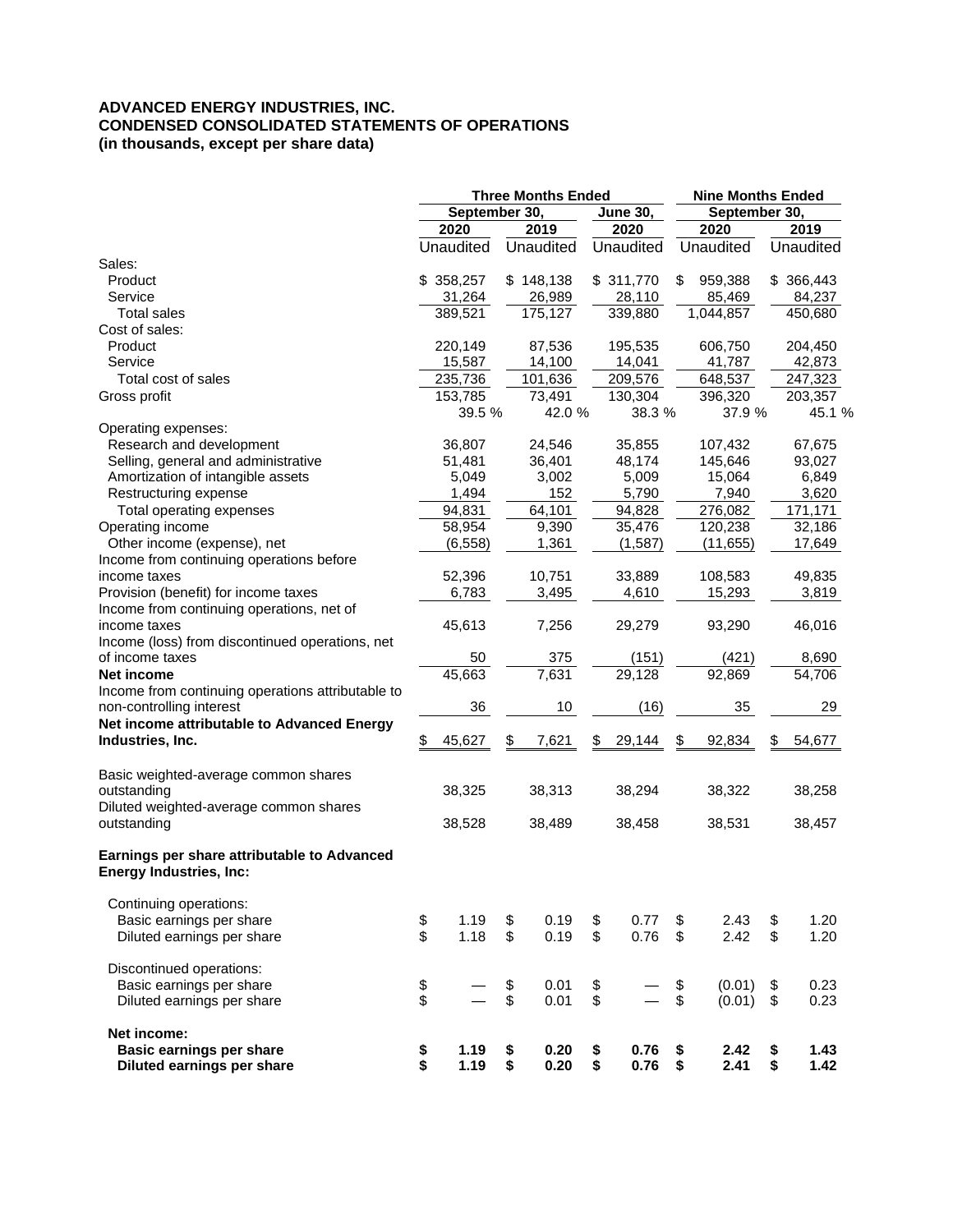#### **ADVANCED ENERGY INDUSTRIES, INC. CONDENSED CONSOLIDATED BALANCE SHEETS (in thousands)**

|                                                  |                          | September 30,<br>2020 |                 |           |
|--------------------------------------------------|--------------------------|-----------------------|-----------------|-----------|
| <b>ASSETS</b>                                    |                          |                       |                 |           |
| Current assets:                                  |                          |                       |                 |           |
| Cash and cash equivalents                        | \$                       | 428,977               | \$              | 346,441   |
| Marketable securities                            |                          | 2,601                 |                 | 2,614     |
| Accounts and other receivable, net               |                          | 240,147               |                 | 246,564   |
| Inventories                                      |                          | 257,374               |                 | 230,019   |
| Income taxes receivable                          |                          | 13,042                |                 | 4,245     |
| Other current assets                             |                          | 36,335                |                 | 36,855    |
| Total current assets                             |                          | 978,476               |                 | 866,738   |
| Property and equipment, net                      |                          | 109,975               |                 | 108,109   |
| Operating lease right-of-use assets              |                          | 108,810               |                 | 105,404   |
| Deposits and other assets                        |                          | 19,313                |                 | 22,556    |
| Goodwill and intangibles, net                    |                          | 375,809               |                 | 386,943   |
| Deferred income tax assets                       |                          | 50,136                |                 | 42,656    |
| <b>Total assets</b>                              | $\overline{\mathcal{E}}$ | 1,642,519             | \$              | 1,532,406 |
| LIABILITIES AND STOCKHOLDERS' EQUITY             |                          |                       |                 |           |
| <b>Current liabilities:</b>                      |                          |                       |                 |           |
| Accounts payable                                 | \$                       | 159,332               | \$              | 170,671   |
| Other accrued expenses                           |                          | 142,445               |                 | 113,849   |
| Current portion of debt                          |                          | 17,500                |                 | 17,500    |
| Current portion of operating lease liability     |                          | 17,243                |                 | 18,312    |
| <b>Total current liabilities</b>                 |                          | 336,520               |                 | 320,332   |
| Long-term debt                                   |                          | 308,794               |                 | 321,527   |
| Non-current liabilities of continuing operations |                          | 228,472               |                 | 213,287   |
| Long-term liabilities                            |                          | 537,266               |                 | 534,814   |
| <b>Total liabilities</b>                         |                          | 873,786               |                 | 855,146   |
| Advanced Energy stockholders' equity             |                          | 768,152               |                 | 676,714   |
| Noncontrolling interest                          |                          | 581                   |                 | 546       |
| Stockholders' equity                             |                          | 768,733               |                 | 677,260   |
| Total liabilities and stockholders' equity       | $\overline{\$}$          | 1,642,519             | $\overline{\$}$ | 1,532,406 |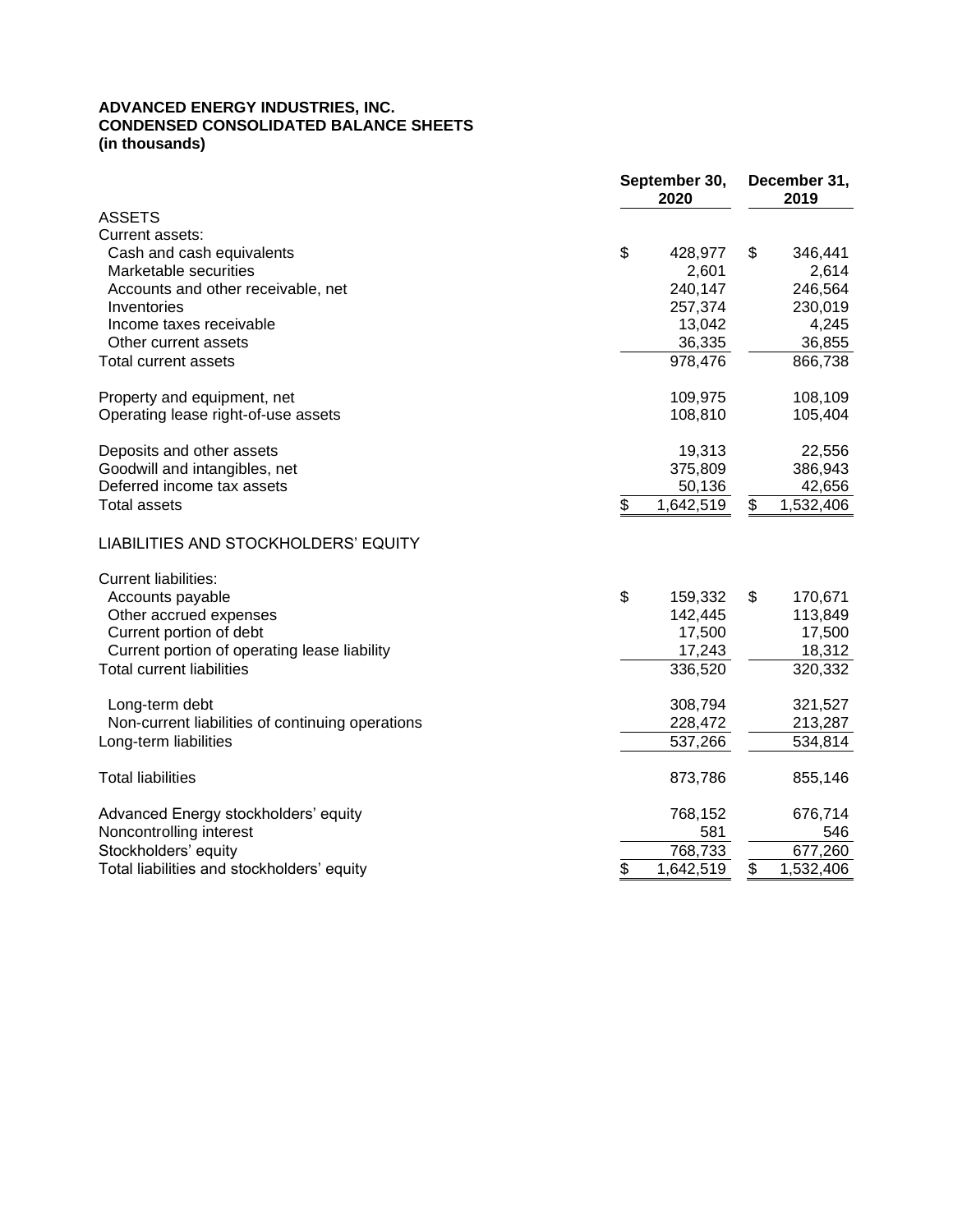#### **ADVANCED ENERGY INDUSTRIES, INC. CONDENSED CONSOLIDATED STATEMENT OF CASH FLOWS (in thousands)**

|                                                                     | Nine Months Ended September 30, |               |  |  |
|---------------------------------------------------------------------|---------------------------------|---------------|--|--|
|                                                                     | 2020                            | 2019          |  |  |
| <b>CASH FLOWS FROM OPERATING ACTIVITIES:</b>                        |                                 |               |  |  |
| Net income                                                          | \$<br>92,869                    | \$<br>54,706  |  |  |
| Loss from discontinued operations, net of income taxes              | (421)                           | 8,690         |  |  |
| Income from continuing operations, net of income taxes              | 93,290                          | 46,016        |  |  |
| Adjustments to reconcile net income to net cash provided by         |                                 |               |  |  |
| operating activities:                                               |                                 |               |  |  |
| Depreciation and amortization                                       | 35,433                          | 15,301        |  |  |
| Stock-based compensation expense                                    | 9,666                           | 5,053         |  |  |
| Provision (benefit) for deferred income taxes                       | (7, 849)                        | 2,825         |  |  |
| Gain on sale of central inverter service business                   |                                 | (14, 804)     |  |  |
| Discount on notes receivable                                        | 721                             |               |  |  |
| Net loss on disposal of assets                                      | 678                             | 104           |  |  |
| Changes in operating assets and liabilities, net of assets acquired | 3,093                           | (25, 637)     |  |  |
| Net cash from operating activities from continuing operations       | 135,032                         | 28,858        |  |  |
| Net cash from operating activities from discontinued operations     | (659)                           | 317           |  |  |
| Net cash from operating activities                                  | 134,373                         | 29,175        |  |  |
| <b>CASH FLOWS FROM INVESTING ACTIVITIES:</b>                        |                                 |               |  |  |
| Proceeds from sale of marketable securities                         | 3                               |               |  |  |
| Proceeds from sale of property and equipment                        | 103                             | 1,742         |  |  |
| Acquisitions, net of cash acquired                                  | (1, 127)                        | (365, 798)    |  |  |
| Issuance of notes receivable                                        | (1,000)                         | (2,800)       |  |  |
| Purchases of property and equipment                                 | (25, 232)                       | (15,681)      |  |  |
| Net cash from investing activities from continuing operations       | (27, 253)                       | (382, 537)    |  |  |
| Net cash used in investing activities from discontinued             |                                 |               |  |  |
| operations                                                          |                                 |               |  |  |
| Net cash from investing activities                                  | (27, 253)                       | (382, 537)    |  |  |
| <b>CASH FLOWS FROM FINANCING ACTIVITIES:</b>                        |                                 |               |  |  |
| Net proceeds from long-term borrowings                              |                                 | 347,486       |  |  |
| Payments on long-term borrowings                                    | (13, 125)                       | (4,375)       |  |  |
| Purchase and retirement of common stock                             | (11, 579)                       |               |  |  |
| Net payments related to stock-based award activities                | (1, 451)                        | (714)         |  |  |
| Net cash from financing activities from continuing operations       | (26, 155)                       | 342,397       |  |  |
| Net cash used in financing activities from discontinued             |                                 |               |  |  |
| operations                                                          |                                 |               |  |  |
| Net cash from in financing activities                               | (26, 155)                       | 342,397       |  |  |
| EFFECT OF CURRENCY TRANSLATION ON CASH                              | 1,571                           | (3, 185)      |  |  |
| <b>INCREASE IN CASH AND CASH EQUIVALENTS</b>                        | 82,536                          | (14, 150)     |  |  |
| CASH AND CASH EQUIVALENTS, beginning of period                      | 346,441                         | 354,552       |  |  |
| CASH AND CASH EQUIVALENTS, end of period                            | 428,977                         | 340,402       |  |  |
| Less cash and cash equivalents from discontinued operations         |                                 |               |  |  |
| CASH AND CASH EQUIVALENTS FROM CONTINUING                           |                                 |               |  |  |
|                                                                     |                                 |               |  |  |
| <b>OPERATIONS, end of period</b>                                    | \$<br>428,977                   | \$<br>340,402 |  |  |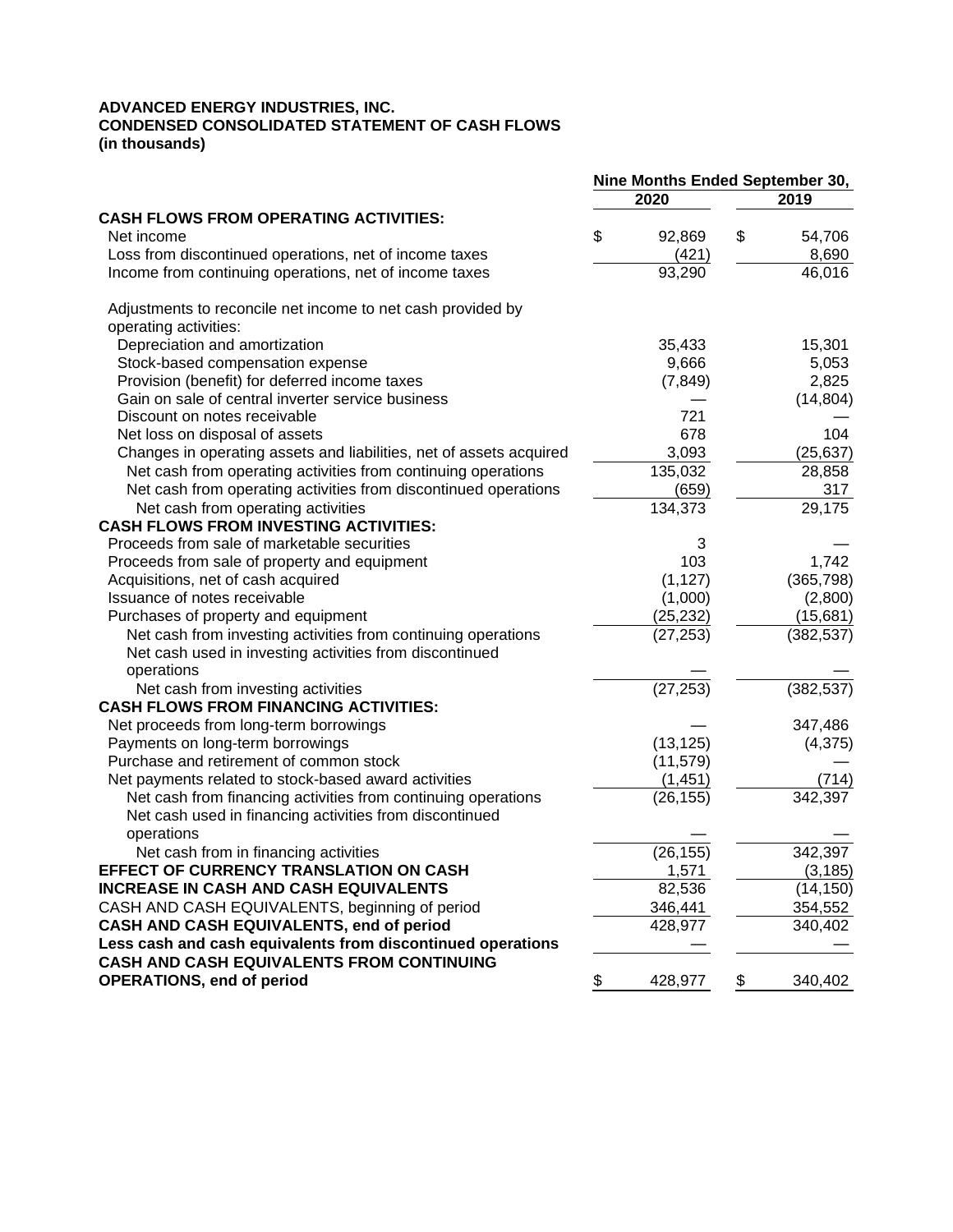#### **ADVANCED ENERGY INDUSTRIES, INC. SUPPLEMENTAL INFORMATION (UNAUDITED) (in thousands)**

| <b>Net Sales by Product Line</b> | <b>Three Months Ended</b> |               |                 |               |           |
|----------------------------------|---------------------------|---------------|-----------------|---------------|-----------|
|                                  |                           | September 30, | <b>June 30.</b> | September 30, |           |
|                                  | 2020                      | 2019          | 2020            | 2020          | 2019      |
| Semiconductor Equipment          | \$167,058                 | 96,426<br>\$. | \$145,424       | 446.107       | \$277,911 |
| Industrial & Medical             | 87.013                    | 55.187        | 70.886          | 219.877       | 149,255   |
| Data Center Computing            | 87.741                    | 13.498        | 83.316          | 257,240       | 13,498    |
| Telecom & Networking             | 47,709                    | 10,016        | 40,254          | 121,633       | 10,016    |
| Total                            | \$389,521                 | \$175.127     | \$339,880       | \$1,044,857   | \$450,680 |

| <b>Net Sales by Geographic Region</b> | <b>Nine Months Ended</b> |               |                 |               |           |
|---------------------------------------|--------------------------|---------------|-----------------|---------------|-----------|
|                                       |                          | September 30, | <b>June 30.</b> | September 30, |           |
|                                       | 2020                     | 2019          | 2020            | 2020          | 2019      |
| North America                         | \$190.629                | 83,632        | \$149,760       | 504.719       | \$203,531 |
| Asia                                  | 180,660                  | 66.157        | 170,753         | 462.388       | 175.554   |
| Europe                                | 17,886                   | 25,008        | 19.048          | 76.070        | 70.526    |
| <b>Other Countries</b>                | 346                      | 330           | 319             | 1.680         | 1,069     |
| Total                                 | \$389,521                | 175,127<br>S. | \$339,880       | \$1,044,857   | \$450,680 |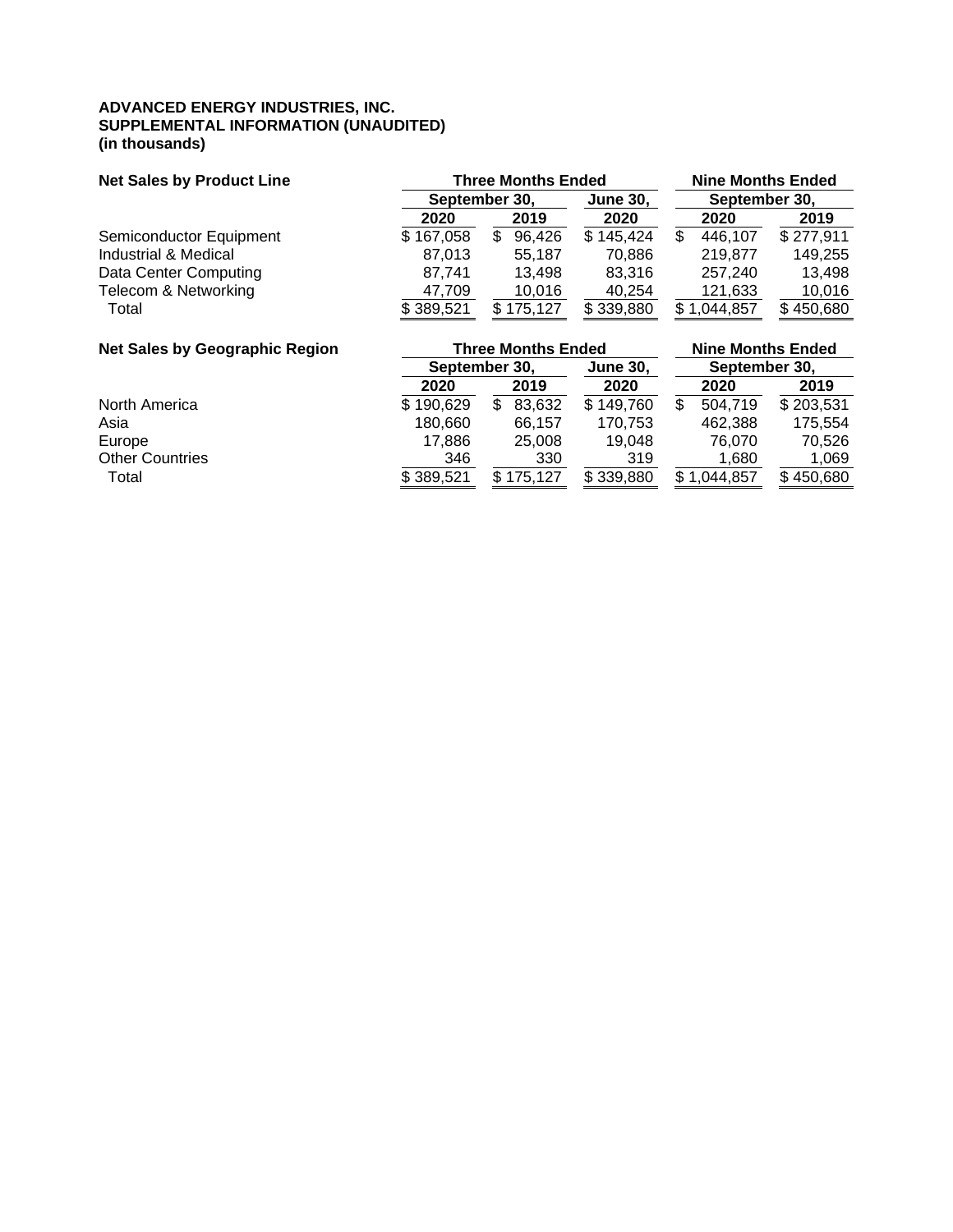#### **ADVANCED ENERGY INDUSTRIES, INC. SELECTED OTHER DATA (UNAUDITED) (in thousands)**

# **Reconciliation of Non-GAAP measure operating expenses and operating**

| income, excluding certain items             |               | <b>Three Months Ended</b> | <b>Nine Months Ended</b> |           |               |  |
|---------------------------------------------|---------------|---------------------------|--------------------------|-----------|---------------|--|
|                                             | September 30, |                           | <b>June 30,</b>          |           | September 30, |  |
|                                             | 2020          | 2019                      | 2020                     | 2020      | 2019          |  |
| Gross profit from continuing operations, as |               |                           |                          |           |               |  |
| reported                                    | \$153,785     | \$73,491                  | \$130,304                | \$396,320 | \$203,357     |  |
| Adjustments to gross profit:                |               |                           |                          |           |               |  |
| Stock-based compensation                    | 67            | 77                        | 156                      | 445       | 365           |  |
| Facility expansion, relocation costs and    |               |                           |                          |           |               |  |
| other                                       | 1,095         | 1,342                     | 970                      | 3,608     | 1,662         |  |
| Acquisition-related costs                   |               | 1,506                     | 215                      | 5,356     | 1,506         |  |
| Non-GAAP gross profit                       | 154,947       | 76,416                    | 131,645                  | 405,729   | 206,890       |  |
| Non-GAAP gross margin                       | 39.8%         | 43.6%                     | 38.7%                    | 38.8%     | 45.9%         |  |
| Operating expenses from continuing          |               |                           |                          |           |               |  |
| operations, as reported                     | 94,831        | 64,101                    | 94,828                   | 276,082   | 171,171       |  |
| Adjustments:                                |               |                           |                          |           |               |  |
| Amortization of intangible assets           | (5,049)       | (3,002)                   | (5,009)                  | (15,064)  | (6, 849)      |  |
| Stock-based compensation                    | (3,714)       | (840)                     | (2,681)                  | (9,221)   | (4,688)       |  |
| Acquisition-related costs                   | (5, 214)      | (6,398)                   | (2,978)                  | (10, 597) | (9, 440)      |  |
| Facility expansion, relocation costs and    |               |                           |                          |           |               |  |
| other                                       | (415)         | (223)                     | (539)                    | (1,770)   | (297)         |  |
| Restructuring charges                       | (1, 494)      | (152)                     | (5,790)                  | (7, 940)  | (3,620)       |  |
| Non-GAAP operating expenses                 | 78,945        | 53,486                    | 77,831                   | 231,490   | 146,277       |  |
| Non-GAAP operating income                   | 76,002<br>S   | \$22,930                  | \$<br>53,814             | \$174,239 | \$<br>60,613  |  |
| Non-GAAP operating margin                   | 19.5%         | 13.1%                     | 15.8%                    | 16.7%     | 13.4%         |  |

# **Reconciliation of Non-GAAP measure -**

| income excluding certain items                               |               | <b>Three Months Ended</b> | <b>Nine Months Ended</b> |               |               |  |  |
|--------------------------------------------------------------|---------------|---------------------------|--------------------------|---------------|---------------|--|--|
|                                                              | September 30, |                           | <b>June 30.</b>          | September 30, |               |  |  |
|                                                              | 2020          | 2019                      | 2020                     | 2020          | 2019          |  |  |
| Income from continuing operations, less                      |               |                           |                          |               |               |  |  |
| noncontrolling interest, net of income taxes<br>Adjustments: | \$45,577      | 7,246<br>\$.              | \$29,295                 | 93,255<br>\$. | 45,987<br>\$. |  |  |
| Amortization of intangible assets                            | 5,049         | 3.002                     | 5,009                    | 15.064        | 6,849         |  |  |
| Acquisition-related costs <sup>(1)</sup>                     | 5,565         | 7,875                     | 3,193                    | 16,304        | 10,917        |  |  |
| Facility expansion, relocation costs and                     |               |                           |                          |               |               |  |  |
| other <sup>(2)</sup>                                         | 1.784         | 1.565                     | 1.509                    | 5,652         | 1,959         |  |  |
| Restructuring charges                                        | 1.494         | 152                       | 5.790                    | 7,940         | 3,620         |  |  |
| Unrealized foreign currency (gain) loss                      | 3,540         |                           | 1,058                    | 4,598         |               |  |  |
| Central inverter services business sale                      |               |                           |                          |               | (14, 804)     |  |  |
| Tax effect of Non-GAAP adjustments                           | (2, 115)      | 326                       | (2,595)                  | (6,080)       | 2,011         |  |  |
| Non-GAAP income, net of income taxes,                        |               |                           |                          |               |               |  |  |
| excluding stock-based compensation                           | 60,894        | 20,166                    | 43,259                   | 136,733       | 56,539        |  |  |
| Stock-based compensation, net of taxes                       | 2,892         | 702                       | 2,170                    | 7,425         | 3,887         |  |  |
| Non-GAAP income, net of income taxes                         | \$63,786      | \$20,868                  | \$45,429                 | \$144,158     | 60,426        |  |  |

(1) For the three and nine months ended September 30, 2020, and 2019, Acquisition-related costs include an expense of \$351 and a gain of \$29, respectively, which was recognized in Other income (expense), net.

 $^{(2)}$  For the three and nine months ended September 30, 2020, Facility expansion, relocation costs and other includes a \$274 noncash fixed asset write-off, which was recognized in Other income (expense), net.